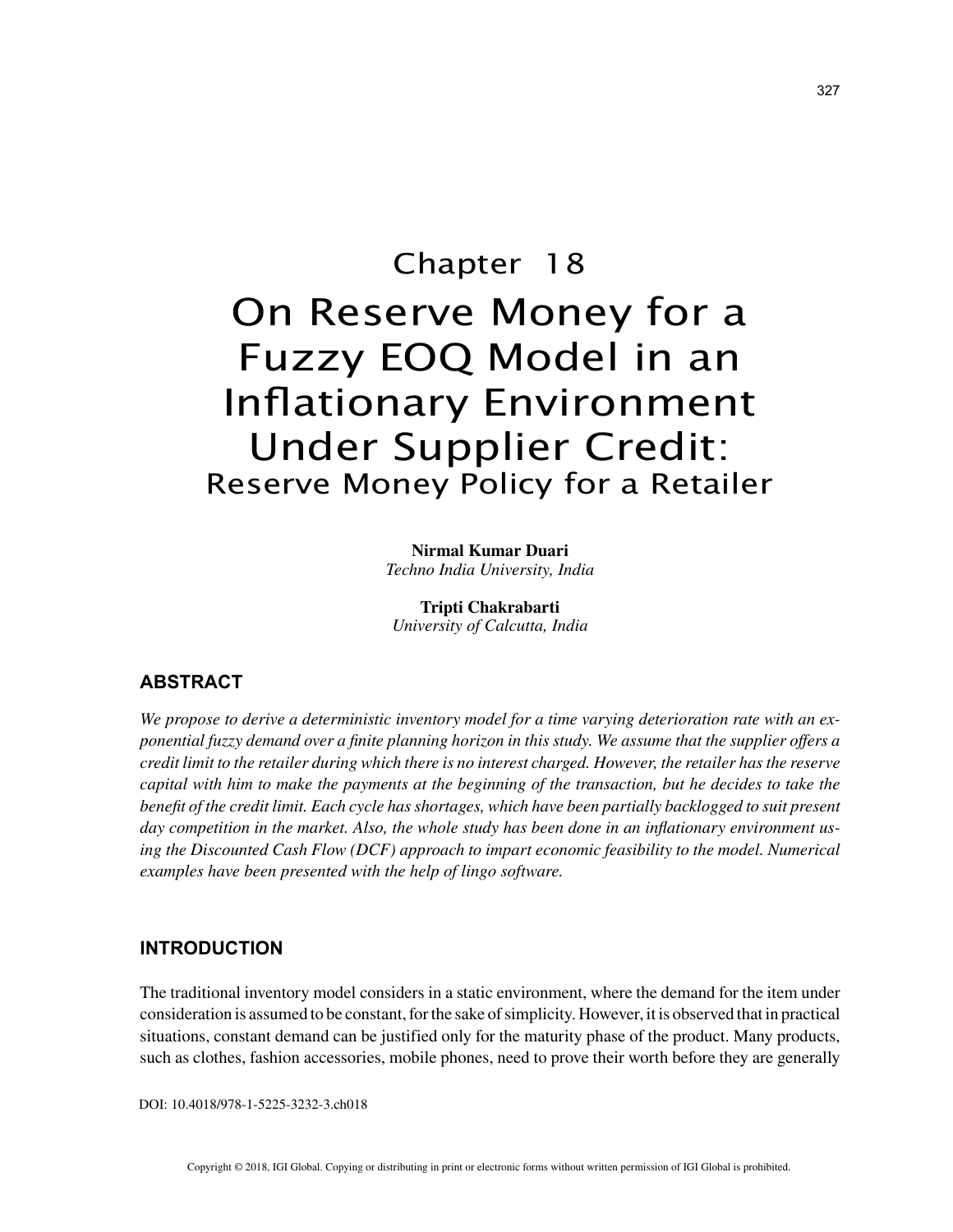#### *On Reserve Money for a Fuzzy EOQ Model in an Inflationary Environment Under Supplier Credit*

accepted. Hence, it is justifiable to approximate the demand for a product to be represented by a time dependent function during its growth stage. In real-life situations, the inventory lost by deterioration. Owing to this fact, how to control and maintain inventories of deteriorating items becomes an important problem for decision makers in modern organization. During the past few decades, many researchers have studied inventory models for deteriorating items such as volatile liquids, blood banks, medicines, electronic items and fashion goods. Ghare and Schrader (1963) were the first proponents to establish a model for an exponentially decaying inventory. Covert and Philip (1973) extended Ghare and Schrader's constant deterioration rate to a two-parameter Weibull distribution. Later, there are several interesting papers related to deterioration with and without shortage such as Shah and Jaiswal (1977), Aggarwal (1978), Dave and Patel (1981), Sachan (1984), Hariga (1996), and Goyal and Giri (2001), Bhunia and Maiti (1999), Chung and Tsai (2001), Sana et al. (2004), Ghosh and Chaudhuri (1996).

Inflation, very clearly, is a concept closely related to time. Inflation is generally associated with rapidly rising prices which cause or are caused by a decline in the purchasing power of money which varies or rather, depends upon time. However, from a financial point of view, an inventory represents a capital investment and must compete with other assets for a firm's limited capital funds. Perhaps, the reason that so many researchers still ignore the concept of inflation while framing their model of study is the difficulty in discounting the periodic cash flows that occur in the inventory system. For any system, inventory policy affects its profitability and a measure of profitability that disregards inflation and the time value of money has the advantage of simplicity, but definitely gives misleading and often devastating results. The returns of any enterprise depend very much on how and when it uses its resources. The investigation of inflation that took off with Buzacott (1975), saw of the likes of Misra (1979), Chandra and Bahner (1985), Dutta and Pal (1991) and Bose et al. (1995) further extends the concept of inflation. Wee and Law (1999) presented a production inventory problem with selling price dependent demand and completely backordered shortages when the environment is inflationary. Yang et al. (2001) generalized the inventory model under inflation for fluctuating demand and shortages. Huang et al. (2004) has put forward a production model for an inventory with defective items in an inflation induced environment. Jain et al. (2006) have put forward a study with time variable production, demand and deterioration rates in an inflationary environment. Jaggi et al. (2006) have gone one step further when they took inflationinduced demand for a deteriorating demand.

Time has also affected the business senses of organizations. Every businessman strives to increase his profits, his goodwill, and his customer base. To achieve this, he sometimes offers concessions or credit limits to his customers. Such a credit limit usually influences the customer into buying more, since it, in a way, reduces the purchasing cost for the customer. The traditional EOQ model assumes that a retailer accepts the offer of delay in payments since he does not have the capital with him. Even when he has to make the payments at the end of credit limit, he takes a loan to pay off the supplier. Goyal (1985) discussed such a situation in his paper. Mandal and Phaujdar (1989) extended on Goyal's work Goyal (1985) to incorporate shortages and considered the interest earned from sale revenues. Later, Aggarwal and Jaggi (1995), Jamal et al. (1997), Liao et al. (2000) studied supplier credit under inflation. Chung and Liao (2004), Chang (2004), Liao (2007),S. R. Singh and Richa Jain(2009) has put forward an EPQ model with a finite production and demand rate for a deteriorating inventory in an infinite planning horizon for supplier credits.

Also some of the practical situations with inflation have considered by Yang, H.L. et al. (2010) for deteriorating items and considered partial backlogging shortages; Yadav D et al. (2013) have considered retailer's policy with trade credit, Singh, S R et al. (2013) have considered an integrated model where as